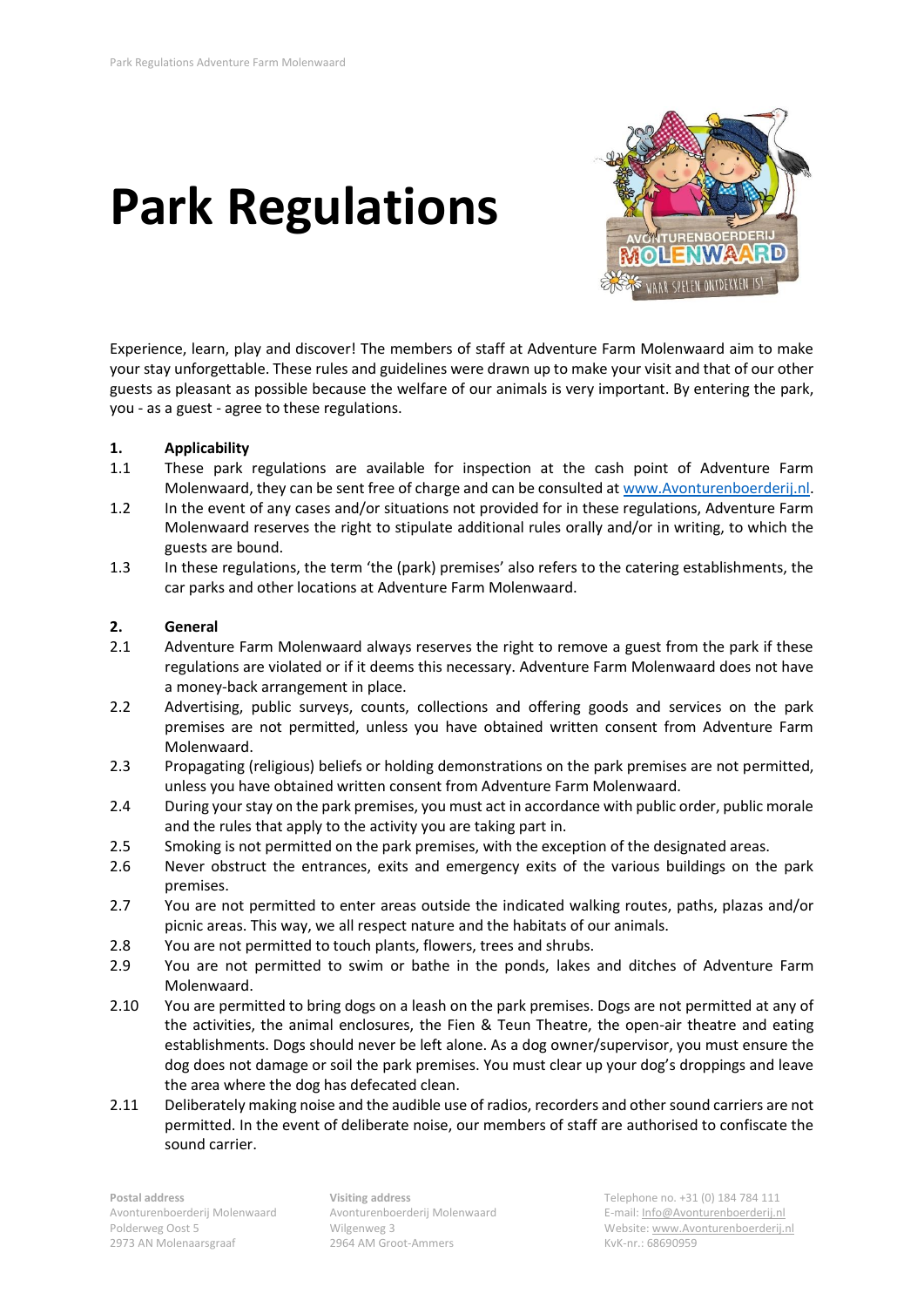# **3. Parking**

- 3.1 General traffic rules apply in the car park. To prevent traffic disruptions, you must follow the instructions of our members of staff. You are not permitted to park your motor vehicle in a place other than indicated by our members of staff. If you fail to follow the traffic rules and/or instructions or fail to do so correctly, we are entitled to remove your motor vehicle from the premises at your expense and risk.
- 3.2 You can only enter and leave the car park via the appropriately, clearly marked route. The speed limit in the car park is 10 km/h and pedestrians always have right of way.
- 3.3 Cars must be parked in the indicated spaces in the car park of Adventure Farm Molenwaard; mopeds and bikes must be parked in the bike parking facility.
- 3.4 Please make sure your motor vehicle is properly locked and never leave any valuables in your vehicle.
- 3.5 You are not permitted to leave persons and/or animals in your motor vehicle.
- 3.6 Parking your motor vehicle in the car park of Adventure Farm Molenwaard or outside the park premises is entirely at your own risk. If your vehicle is stolen or broken into, Adventure Farm Molenwaard is not responsible for any damage suffered. This also applies to damage caused by storm, hail, fire, explosion or other extraordinary events.
- 3.7 You can only leave the car park with a parking coin, which is available from the cash point.

# **4. Access**

- 4.1 Entering the premises is at your own risk.
- 4.2 Children under the age of 10 can only access the park premises under the continuous supervision of an adult (at least 18 years of age).
- 4.3 Access to the park premises is allowed only with a valid entrance ticket or subscription. The right of access ends when you leave the premises. You may only re-enter the park premises in special cases that have been discussed with one of our cash point operators.
- 4.4 Your entrance ticket or subscription is only valid on the day of issue or for the period stated thereon.
- 4.5 If you have an entrance ticket or subscription, there is no money-back arrangement under any circumstances.
- 4.6 The validity of the entrance ticket or subscription for a specific time and/or date cannot be extended. However, you *can* purchase a new entrance ticket or subscription.
- 4.7 You are not permitted to reprint or trade securities, for example, entrance tickets or discount vouchers. Such instances will be reported to the police. If securities are resold, they will be invalidated by our employees.
- 4.8 Entrance tickets and/or subscriptions remain the property of Adventure Farm Molenwaard. They can be confiscated if the holder behaves inappropriately or acts contrary to these regulations.
- 4.9 Access to the park is reserved for pedestrians, with the exception of those using a wheelchair, pushchair or mobility scooter. (Walking) bikes, inline skates, scooters, skateboards or other vehicles are not allowed. Adventure Farm Molenwaard cannot be held responsible for theft or damage to wheelchairs, pushchairs or mobility scooters on the park premises. Mobility scooters are subject to a maximum speed of 5km/h.
- 4.10 Adventure Farm Molenwaard reserves the right to change opening days and/or times during the season, and possibly to limit access to the park premises to certain groups.
- 4.11 Adventure Farm Molenwaard is authorised to close (a) part(s) of the premises, without being obliged to pay any compensation to its guests.
- 4.12 No one is permitted to stay on the park premises outside opening hours.
- 4.13 You are not permitted to climb on or over walls and fences.
- 4.14 In connection with the safety of its guests, Adventure Farm Molenwaard reserves the right to close its doors in case of large numbers of visitors. This also applies to subscription holders. If you already have a valid entrance ticket on this relevant date, entrance tickets can be changed to another date, in the same seasonal year, of your choice. Adventure Farm Molenwaard accepts no liability for the travel costs incurred.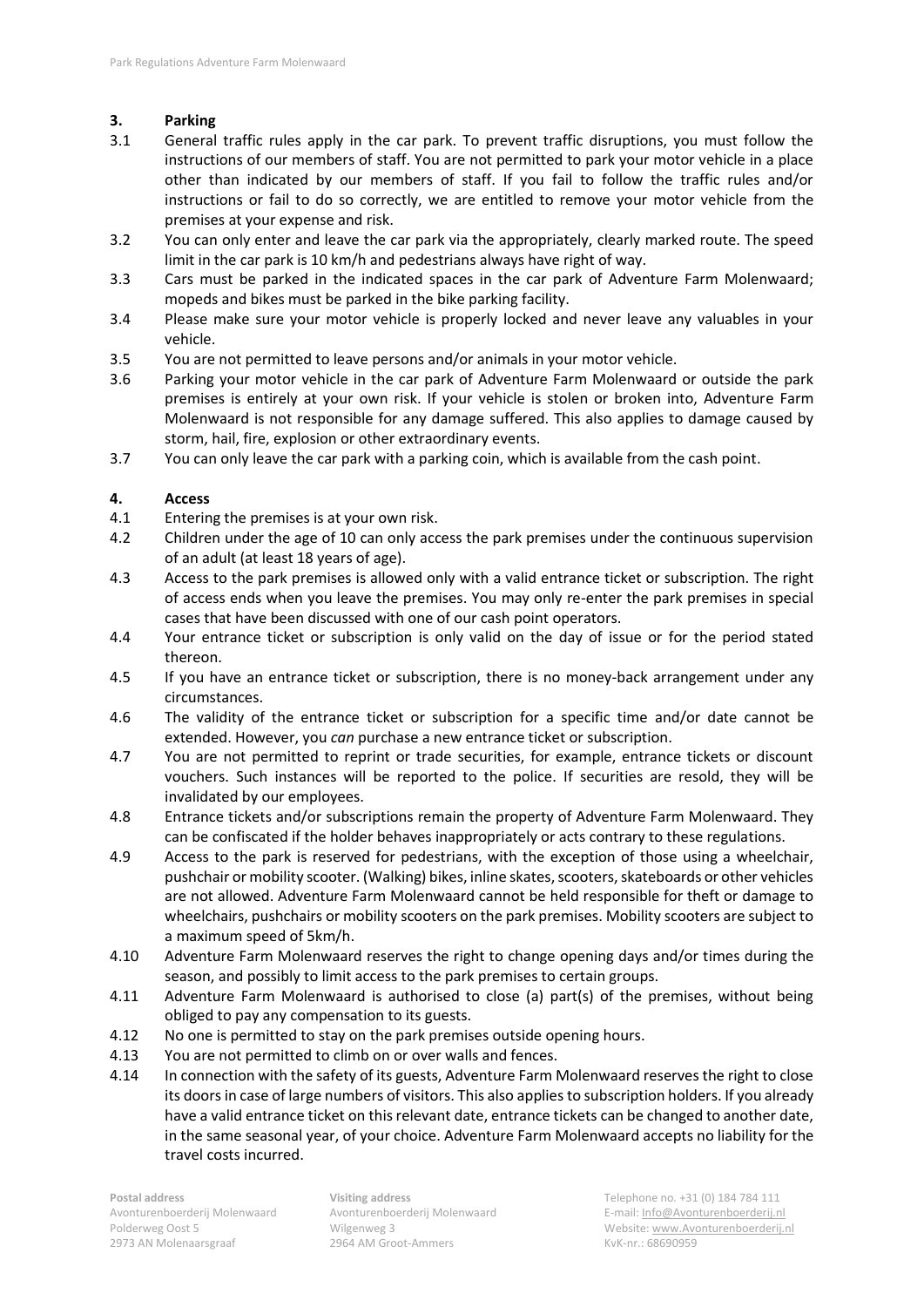4.15 You must keep your entrance ticket and/or subscription in a safe place during your stay on the park premises and present it at the request of one of our members of staff. This may mean temporarily removing headgear, sunglasses or other face-covering clothing. Personal privacy is of course respected.

# **5. Safety and liability**

- 5.1 You, as a parent or supervisor of children or groups, are responsible for those who visit the park premises under your guidance. Parents and supervisors (or the relevant organisation) are liable for damage caused by people entrusted to them.
- 5.2 Adventure Farm Molenwaard is not liable for any accident, loss, damage or theft. In the event of theft, the police will always be contacted.
- 5.3 You are responsible for your belongings. Guests must hand over items they found on site to our members of staff. Lost items are kept for a maximum of two months.
- 5.4 If you suffer damage or injury, you must report this to the cash point operator before departure. Adventure Farm Molenwaard is no longer liable if the report is made after leaving the park.
- 5.5 Our members of staff are permitted to inspect your coat(s)/bag(s).
- 5.6 Adventure Farm Molenwaard points out that camera surveillance is in place on the premises to protect your and our safety and property.
- 5.7 For your and our safety, you must follow the instructions of our members of staff.
- 5.10 In the event of difficulties with a group, Adventure Farm Molenwaard reserves the right to deny the entire group access to the park premises.
- 5.11 Persons who are under the influence of alcohol or drugs, or who trade or are in possession of drugs, will be refused or denied access to the premises without being entitled to a money-back arrangement.
- 5.12 Wantonness and/or vandalism, physical or verbal violence, or other undesirable behaviour towards other guests and/or members of staff of Adventure Farm Molenwaard will not be tolerated. Guests who engage in such behaviour will be immediately removed from the premises. The police may also be called in.
- 5.13 Carrying fireworks, weapons, knives or other dangerous objects/materials is not permitted. Adventure Farm Molenwaard reserves the right to remove anyone carrying such goods from the premises, possibly in collaboration with the police.
- 5.14 Waste must be deposited in the waste bins/containers on the premises. Alternatively, you take it with you.
- 5.15 You must always follow the fire regulations and instructions of the external emergency services and our members of staff. You are not permitted to lay a fire.
- 5.16 Our premises are carefully maintained. If you are nevertheless confronted with an unsafe situation and/or damage, please report this to one of our members of staff as soon as possible. Also if you unintentionally cause damage, please report this to one of our members of staff before you leave the premises.

# **6. Activities, entertainment and shows**

- 6.1 The participation in all activities on the site, including the use of playground equipment and water play areas, is entirely at your own risk. Adventure Farm Molenwaard is not liable for improper use.
- 6.2 The member of staff appointed by the park is responsible for the activity or show where he/she is deployed. You must always adhere to the instructions given by this member of staff.
- 6.3 The Fien & Teun Theatre, the open-air theatre and the areas for various activities on the premises are subject to a maximum capacity that cannot be exceeded for safety reasons. If the capacity of the theatres and other areas is close to being exceeded, our members of staff have the right to refuse access to additional guests for the relevant performance or activity. In situations like this, no money-back arrangement applies.
- 6.4 For security reasons or in the event of technical failures, activities and shows may be closed during your visit. Our members of staff make every effort to reopen the activity and/or show as soon as possible. In situations like this, no money-back arrangement applies.

2973 AN Molenaarsgraaf 2964 AM Groot-Ammers Channel Richard KvK-nr.: 68690959

**Postal address Visiting address** Telephone no. +31 (0) 184 784 111 Avonturenboerderij Molenwaard Avonturenboerderij Molenwaard E-mail[: Info@Avonturenboerderij.nl](mailto:Info@Avonturenboerderij.nl) Polderweg Oost 5 Wilgenweg 3 Website[: www.Avonturenboerderij.nl](http://www.avonturenboerderij.nl/)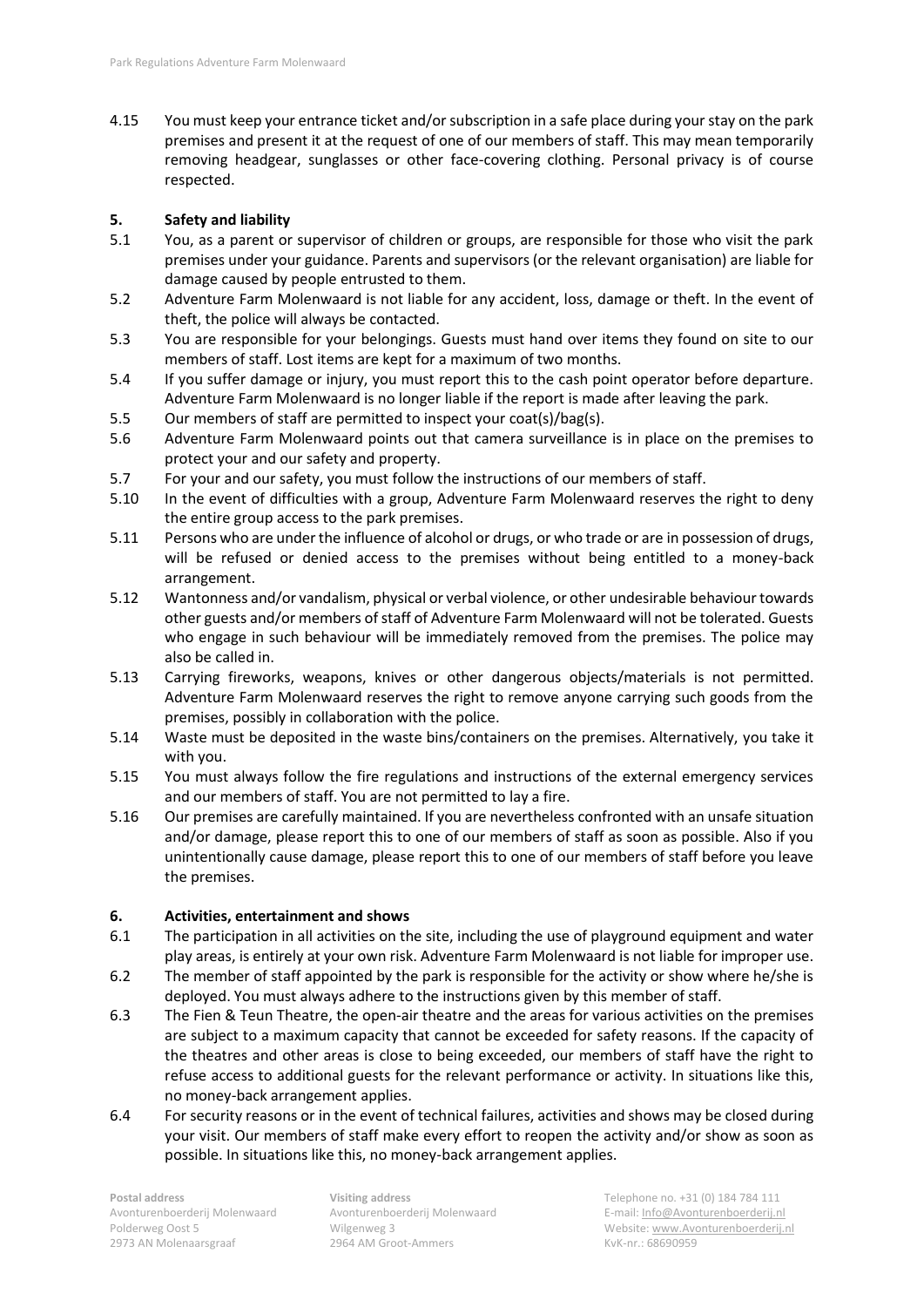- 6.5 In the event of exceptional weather conditions (including strong winds, heavy rain, hail and thunderstorms), Adventure Farm Molenwaard is obliged to temporarily close activities and shows according to the appropriate safety procedures. In situations like this, no money-back arrangement applies.
- 6.6 Guests who jump the queue may be removed from the park premises.
- 6.7 At the Fien & Teun Theatre, the open-air theatre and various activities on the premises, pushchairs must be left in the places provided for this purpose or in places that do not obstruct the flow of traffic. Pushchairs can be removed for safety reasons. For fire safety reasons, pushchairs are not permitted in the theatres.
- 6.8 Each guest must leave the theatre after the performance. If you wish to attend the next performance, you can again queue at the theatre's entrance.

# **7. Animals**

- 7.1 On the park premises and near the indicated places, you may be encounter animals. Adventure Farm Molenwaard points out that the animals can show unpredictable behaviour, which can lead to personal injury or damage to your belongings. By entering the premises, you accept this risk. Adventure Farm Molenwaard is not liable for personal injury or damage caused by our animals.
- 7.2 You are not permitted to feed the animals in any way; if you brought any food, you must leave it at the park's entrance. The animals may be fed only at the indicated locations on the park premises and only with food that is sold at various locations on the premises.
- 7.3 You are not permitted to harass the animals in any way, such as lifting them or running after them.
- 7.4 You must wear closed shoes (no slippers, sandals, etc.) in the vicinity of animals.
- 7.5 You are not permitted to throw objects, liquids and other items into the meadows, animal enclosures and water. Any contamination of the soil and water can endanger the lives of our animals.

# **8. Clothing**

- 8.1 You are not permitted to stay on the premises naked or with bare torso. Even at high temperatures, at least a shirt, shorts and shoes should be worn.
- 8.2 Access to the park can be denied if you wear inappropriate clothing that damages the good atmosphere at Adventure Farm Molenwaard.
- 8.3 For safety or hygiene reasons, additional restrictions may be imposed with regard to your clothing.

# **9. Hygiene facilities**

- 9.1 Several clearly marked toilets are located on the park premises. You are not permitted to relieve yourself in places that are not intended for this.
- 9.2 Nappies must be changed in the designated and clearly indicated places.
- 9.3 You are not permitted to thrown objects in the toilets. Sanitary towels, nappies, wet wipes, etc. must be deposited in the sanitary bins.

# **10. Catering establishments and shop**

- 10.1 The range of the various catering and shopping facilities, as well as the sales price, is clearly stated in each point of sale. No discussion and/or recourse is possible about the prices.
- 10.2 Catering products/goods sold are no longer exchanged or taken back. Once the products/goods have been purchased, the guest waives all discussion about them. In the event of a complaint about the product/goods, the guest must immediately report this to our members of staff.
- 10.3 An overview of the ingredients used in our catering products, with regard to allergens, can be requested in writing before your visit at [Info@Avonturenboerderij.nl.](mailto:Info@Avonturenboerderij.nl) You can ask our catering staff for more information on site.
- 10.4 You are permitted to consume your own food and drinks on the park premises, but not in Eeterij Molenzicht and the associated terrace. You are not permitted to bring bulk food and/or drink packages into the park.

**Postal address Visiting address** Telephone no. +31 (0) 184 784 111